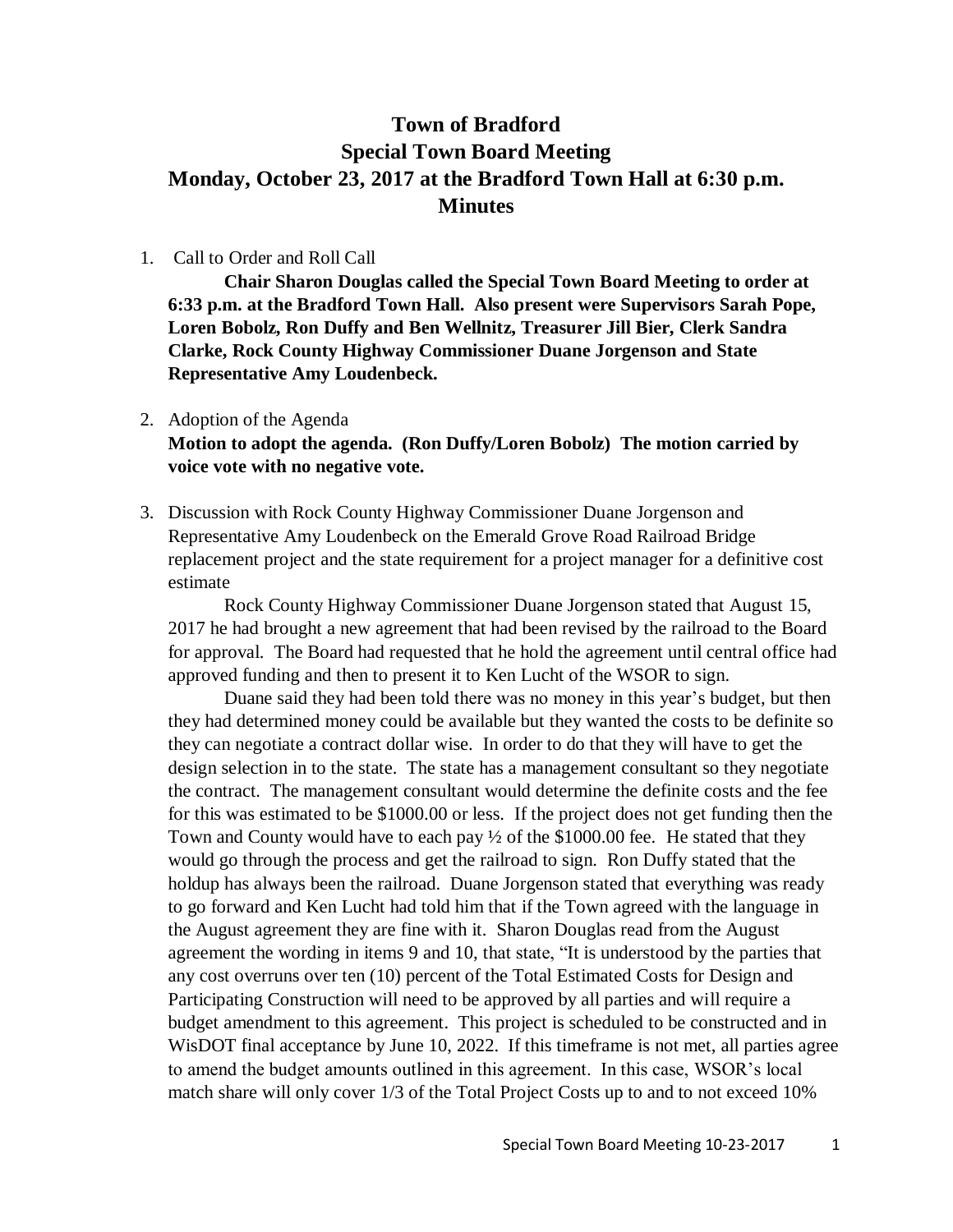increase from Total Estimated Costs as outlined above." Duane Jorgenson stated that the railroad would max out at \$79,000.00 under this agreement.

Ron Duffy asked if they get a definite number and get into construction, is there any way to hold the cost to that number. Duane said there was not for construction but there would be a definite number for design.

Duane Jorgenson said that both bridges could end up being constructed in the same year.

Amy Loudenbeck was asked about her thoughts on this. She stated that the state has a policy of cracking down on the projects since projects get approved and designed and then the projects don't go forward.

Sharon Douglas stated that the design firms have been chosen for both projects. Duane stated that the design should be done by the fall of 2018 with construction in the summer of 2019 and completely done by June of 2020.

Loren Bobolz stated that at the August meeting Duane had said that there was not enough interest in getting this bridge done at the state level. Duane stated that the state is not as concerned with the Emerald Grove Road Railroad Bridge as they are with the Creek Road Railroad Bridge.

Duane Jorgenson stated that once this agreement gets done they still have to get the funds.

Ron Duffy thanked Amy Loudenbeck for what she has done for the Town and for the Wisconsin Towns Association.

**Motion to go ahead and send in the state to negotiate the engineering contract and to sign the Bridge Replacement Agreement. (Ron Duffy/Ben Wellnitz)**

**Roll Call Vote: Sarah Pope, "Yes." Loren Bobolz, "Yes." Ron Duffy, "Yes." Ben Wellnitz, "Yes."**

**Sharon Douglas, "Yes." The motion carried by voice vote with no negative** 

**vote.**

Ron Duffy stated that the fire and EMS pulls so much money out of the budget and away from the roads and asked what could be done. Amy Loudenbeck stated that since the Town has a joint fire district the Town could raise the levy by putting it on the levy as a special charge for the Fire District (there is a special line for this on the levy limit worksheet) or they could always increase the levy by the proceed for a resolution of the electors to exceed the levy limit.

4. Discussion and action on 2018 Budget to propose

The clerk presented a revised 2018 Budget to propose since they had received word that the final bill on the Carvers Rock Road Bridge would be \$121,000 and \$90,000 was projected to come from the 2017 roadwork budget with the rest coming from the Bridge Fund. The amount needed to be moved from the Bridge Fund would be the \$31,000 as reflected on the new 2018 Budget sheets.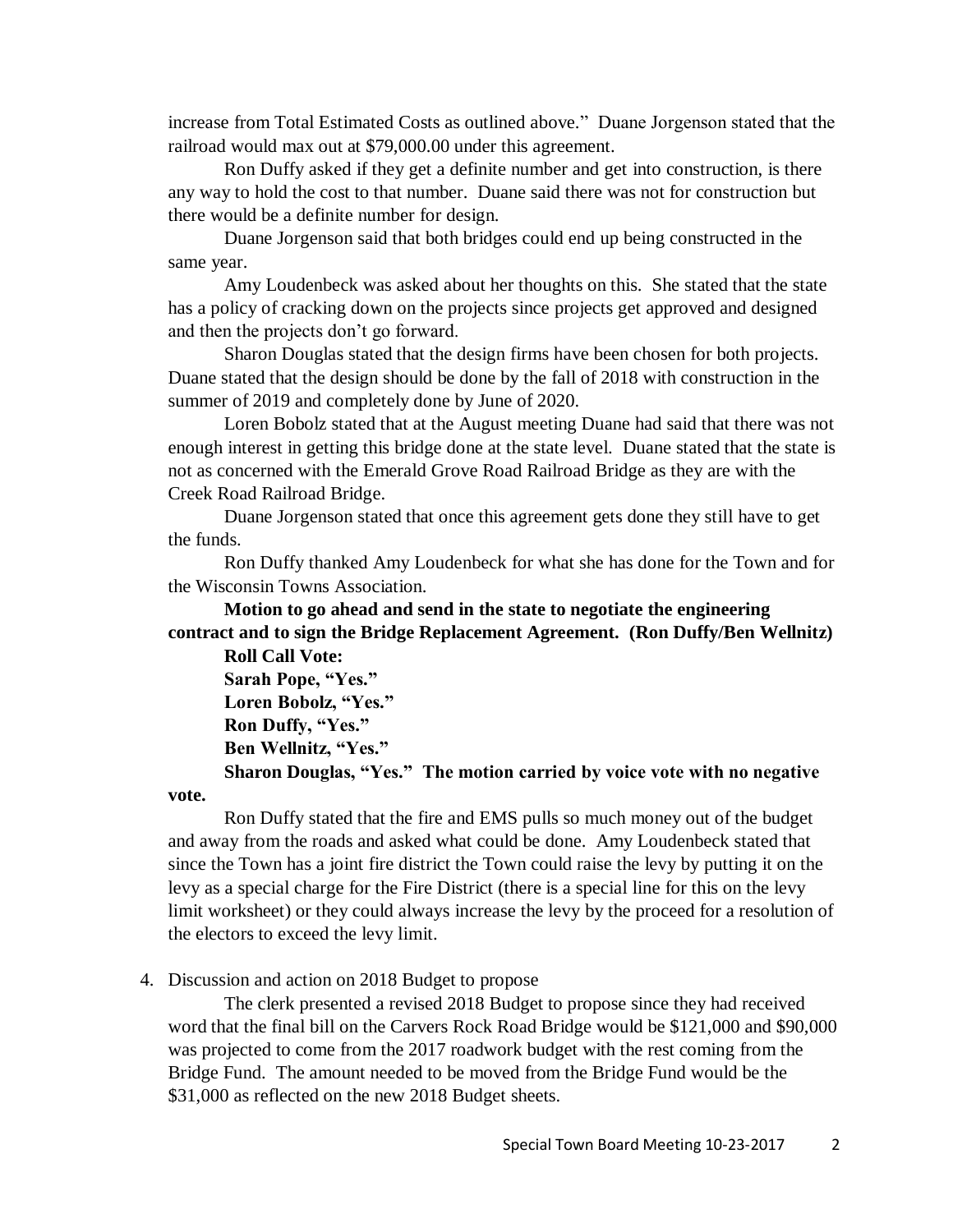## **Motion to approve the revised 2018 Budget to propose. (Sarah Pope/Loren Bobolz) The motion carried by voice vote with no negative vote.**

5. Discussion of 2018 road work projects

Chair Sharon Douglas reported that Bill Johns had called about a woman driving off the edge of Creek Road west of Emerald Grove Road and had said that the shouldering was low. Pictures were presented showing the shouldering was only 2 to  $2 \frac{1}{2}$  inches low. Ron Duffy noted that the edge of the pavement was angled to prevent problems with cars on the edge.

Sharon Douglas had asked Bill Johns to measure the area and present an estimate to re-shoulder. The estimate was \$375.00. Ron Duffy stated that it was very reasonable and it was noted that it would need to be done at some time.

## **Motion to have Bill Johns do the shouldering for \$375.00. (Ben Wellnitz/Sarah Pope) The motion carried by voice vote with no negative vote.**

Sharon Douglas stated that some of the projects discussed for 2018 have been: Single chip seal on Reid Road.

Chip seal Carvers Rock Road from Townhall Road to Highway 14.

Paver repair Waite Road.

Creek Road culvert just west of Carvers Rock Road replacement

A mile of re-mat.

Milner Road.

The clerk presented a road work cash flow sheet with some of the projects they had previously considered plugged in. The road work budget for 2018 is \$286,842 with about \$110,000 annually needed for maintenance. Leaving about \$176,000 to work with for projects.

Ron Duffy reported that he had checked on the cost of a 2" overlay for a mile of road and it was about \$76,000. Chip seal would be about \$12,000 to \$15,000 a mile. Pulverization is about \$11,000 per mile. Ron Duffy stated that the state recommends surface seal on good roads because they keep the surface from getting brittle and cracking and improves traction. He stated that there are about 11 miles of good roads that should have a surface seal including Creek Road, Trescher Road, Odling Road from Town Hall Road south to substation, and O'Riley Road from Town Hall Road south to Creek Road. He suggested that they keep the crack filling to \$5,000 and move \$15,000 to seal coating. Ron Duffy suggested that they plan on doing about two miles of chip sealing on the good roads each year. He stated that they used to do maintenance one year and save money to put into the following year for a reconstruction project but with the bridges it has changed that. He added that until the bridges are done they may have to think about just maintenance.

**Clerk Sandra Clarke reported that she had submitted the resolution and petition for County Bridge and Culvert Aid for the Creek Road culvert just west of Carvers Rock Road. Todd Needham is preparing a TRID Project application for this same culvert including improvements to the intersection. When the Board knows if either funding options are available they will be able to decide what other projects to do.**